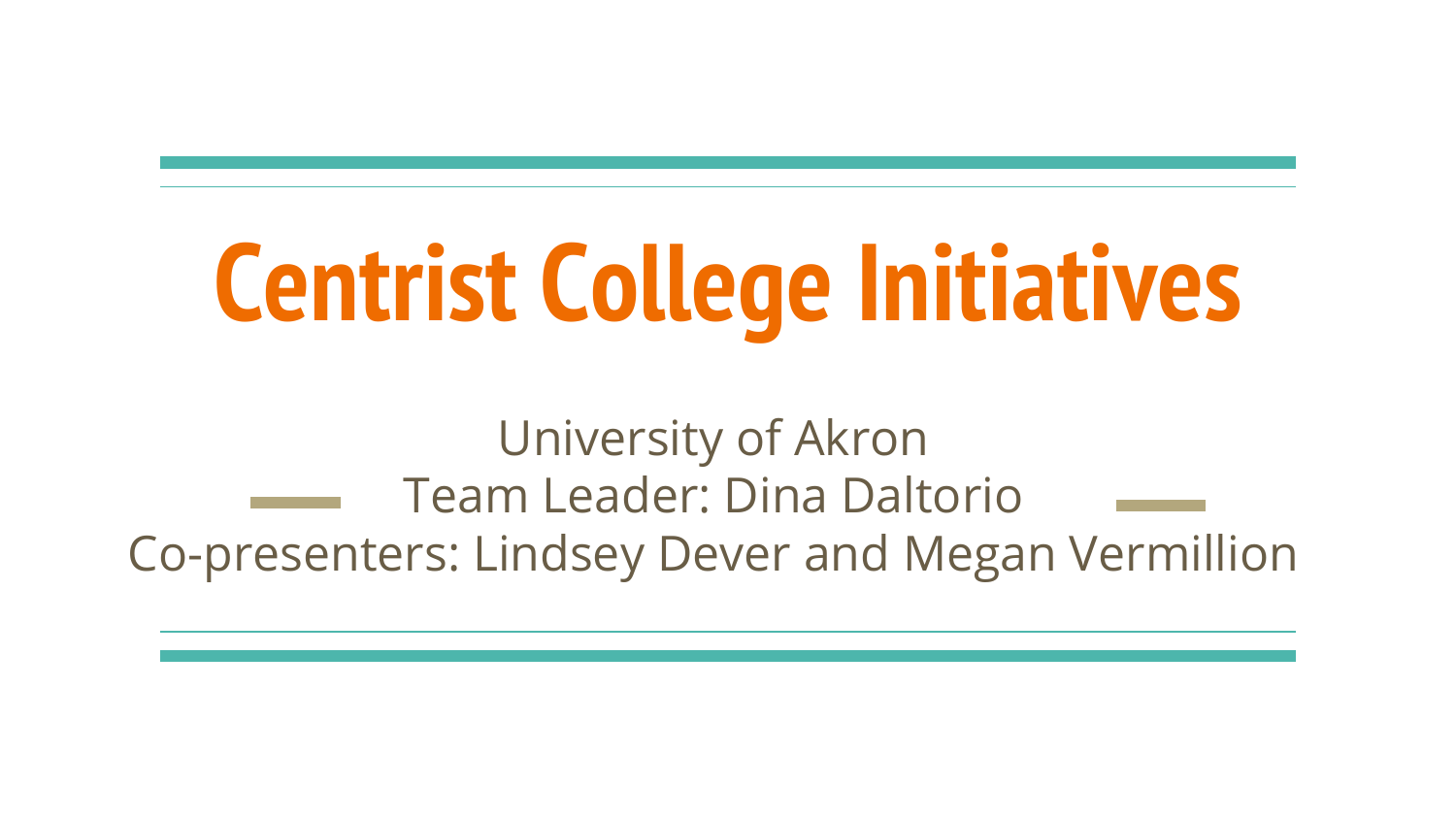### **Dr. Philias Fogg and Senior Staff,**

On behalf of this training committee, it is our pleasure, serving alongside the Director of Student Services, to present to you a welcoming and inclusive plan to integrate transgendered students into the Centrist College community. Through the use of extensive research, it is our hope that this strategic plan serves the community well in providing a progressive and all-inclusive environment for each and every student attending Centrist College. Additionally, it is our hope that you will glean educational information regarding the modern issues and concerns facing transgender and nonconforming gendered students today while developing the professional tools needed to approach such concerns daily.

Sincerely,

The Training Committee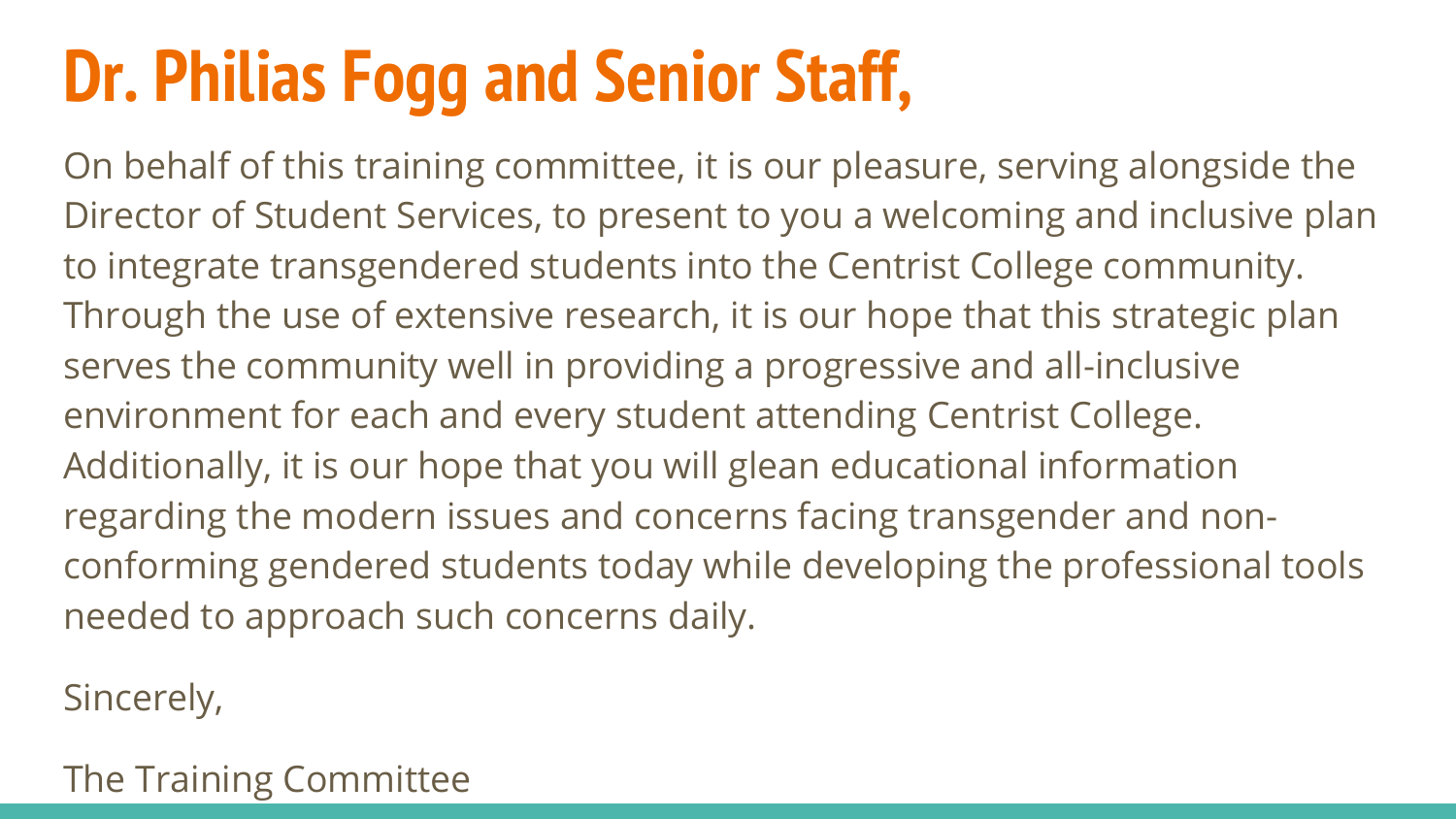#### **Introduction**

According to Liberate Yourself, "LGBTQ is an acronym that stands for Lesbian, Gay, Bisexual, Trans and Queer, and is used to designate a community of people whose sexual or gender identities can create shared political and social concerns. The LGBTQ acronym does not encompass everybody and different organizations may use fewer or more letters."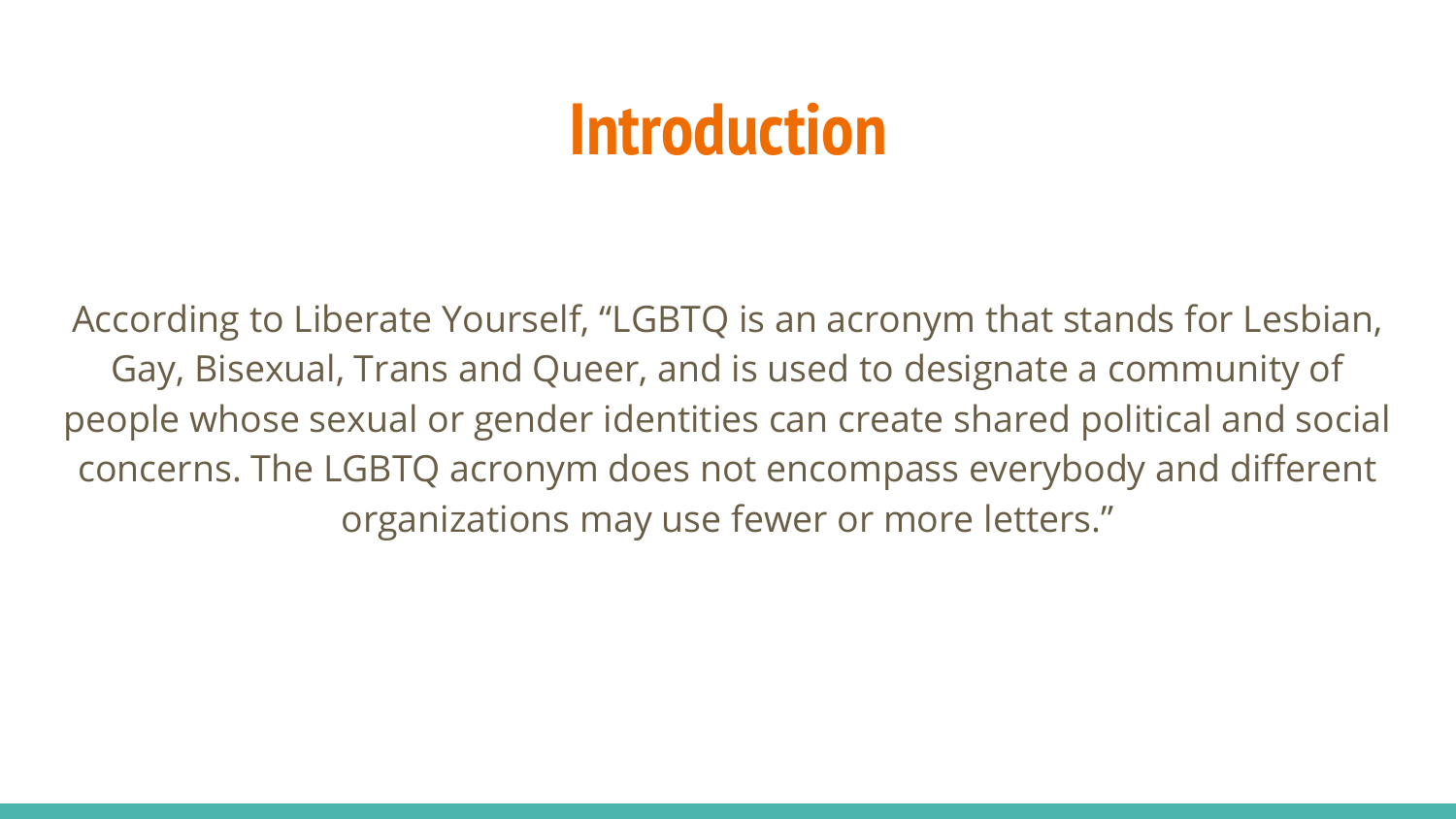#### **Overview**

- Terminology
- Counseling Services and Statistics
- Ally Training
- Gender-Inclusive Housing
- Living Learning Communities
- Facilities
- Safe Spaces
- Zero Tolerance Policies/Title IX
- Safety
- Retention
- Activity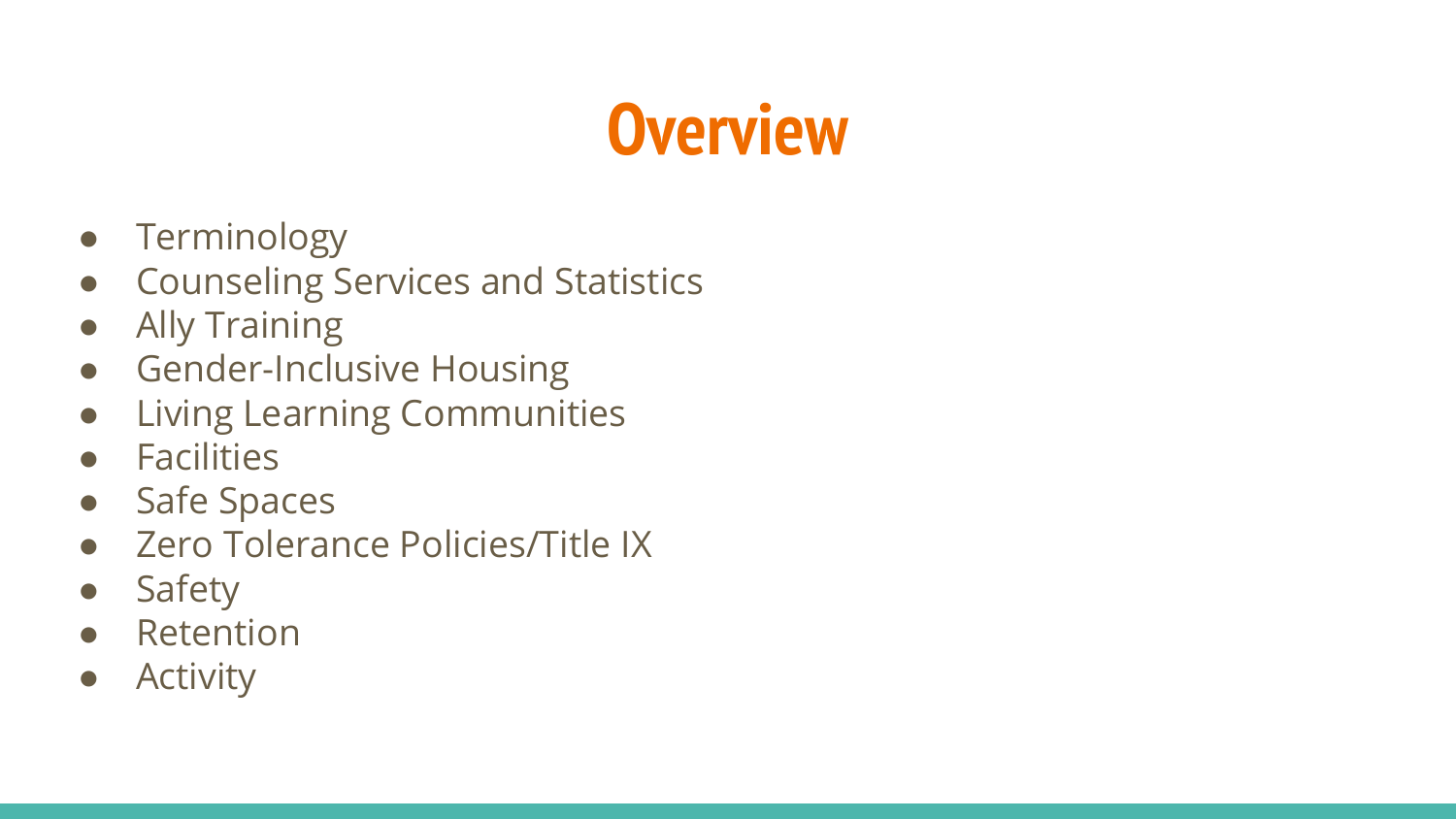# **Terminology**

- Gender Identity A person's sense of being masculine, feminine, or other gendered.
- Gender Variant A person who either by nature or by choice does not conform to gender-based expectations of society (e.g. transgender, transsexual, intersex, genderqueer, cross-dresser, etc.).
- Genderqueer A gender variant person whose gender identity is neither male nor female, is between or beyond genders, or is some combination of genders. Often includes a polit
- Intergender A person whose gender identity is between genders or a combination of genders
- Transgender A person who lives as a member of a gender other than that expected based on anatomical sex. Sexual orientation varies and is not dependent on gender identity.
- Cross-dresser Someone who wears clothes of another gender/sex.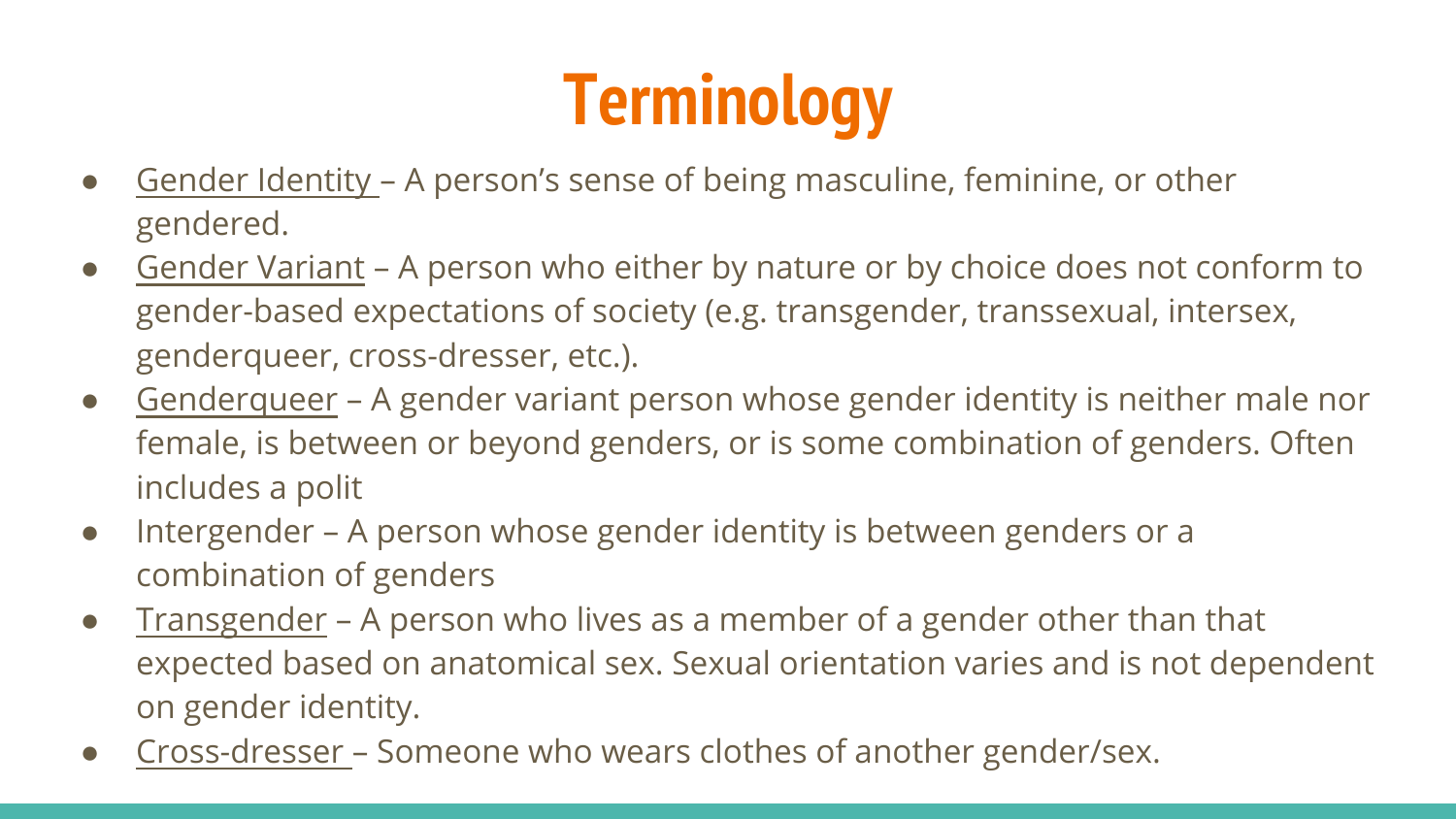### **Terminology Cont.**

- Ally Someone who confronts heterosexism, homophobia, biphobia, transphobia, heterosexual and genderstraight privilege in themselves and others; a concern for the well-being of lesbian, gay, bisexual, trans, and intersex people; and a belief that heterosexism, homophobia, biphobia and transphobia are social justice issues.
- Transition This term is primarily used to refer to the process a gender variant person undergoes when changing their bodily appearance either to be more congruent with the gender/sex they feel themselves to be and/or to be in harmony with their preferred gender expression.
- Bottom Surgery Surgery on the genitals designed to create a body in harmony with a person's preferred gender expression
- Binding The process of flattening one's breasts to have a more masculine or flat appearing chest.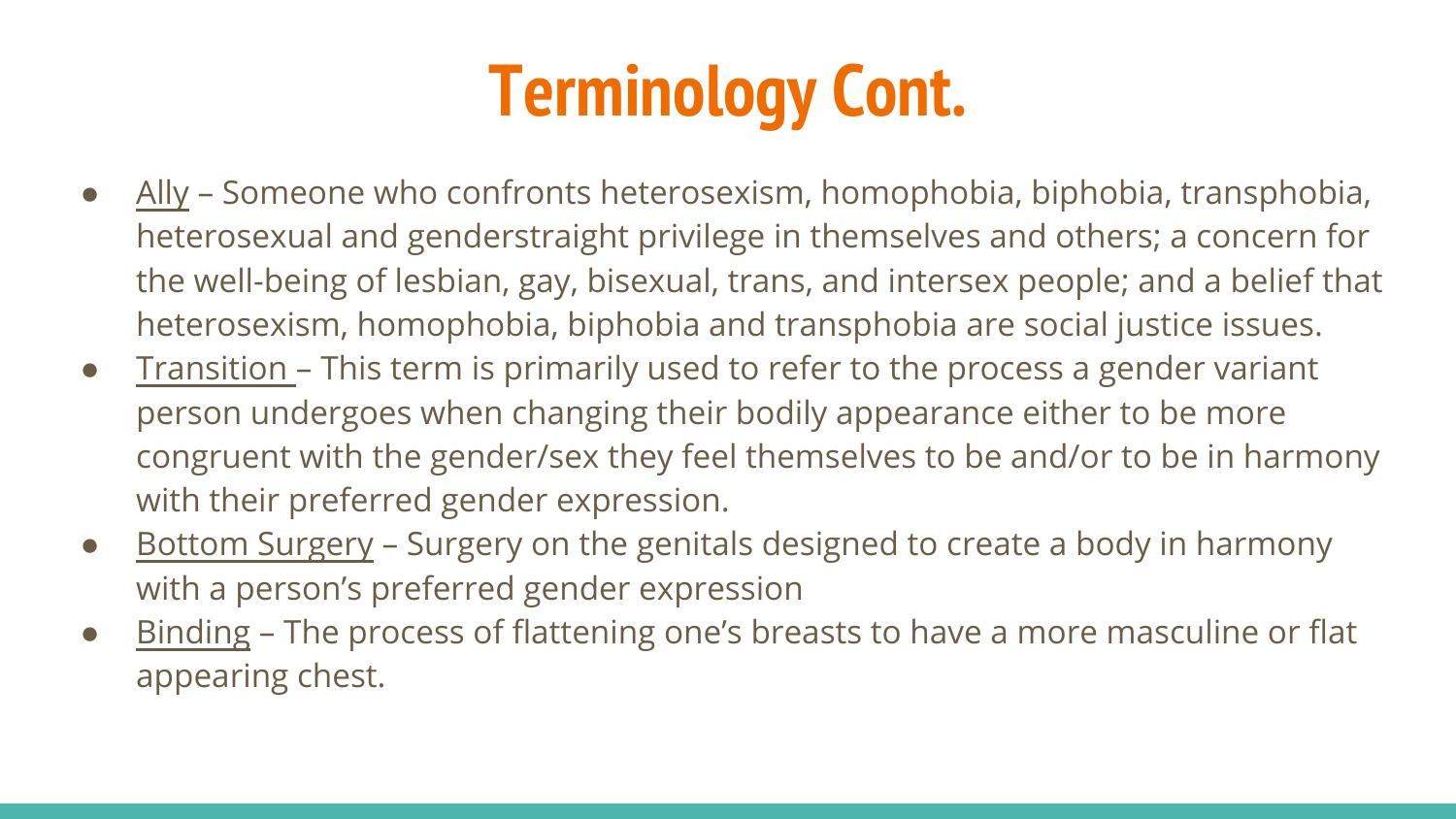Lesbian, Gay, Bisexual, Trans and Intersex People

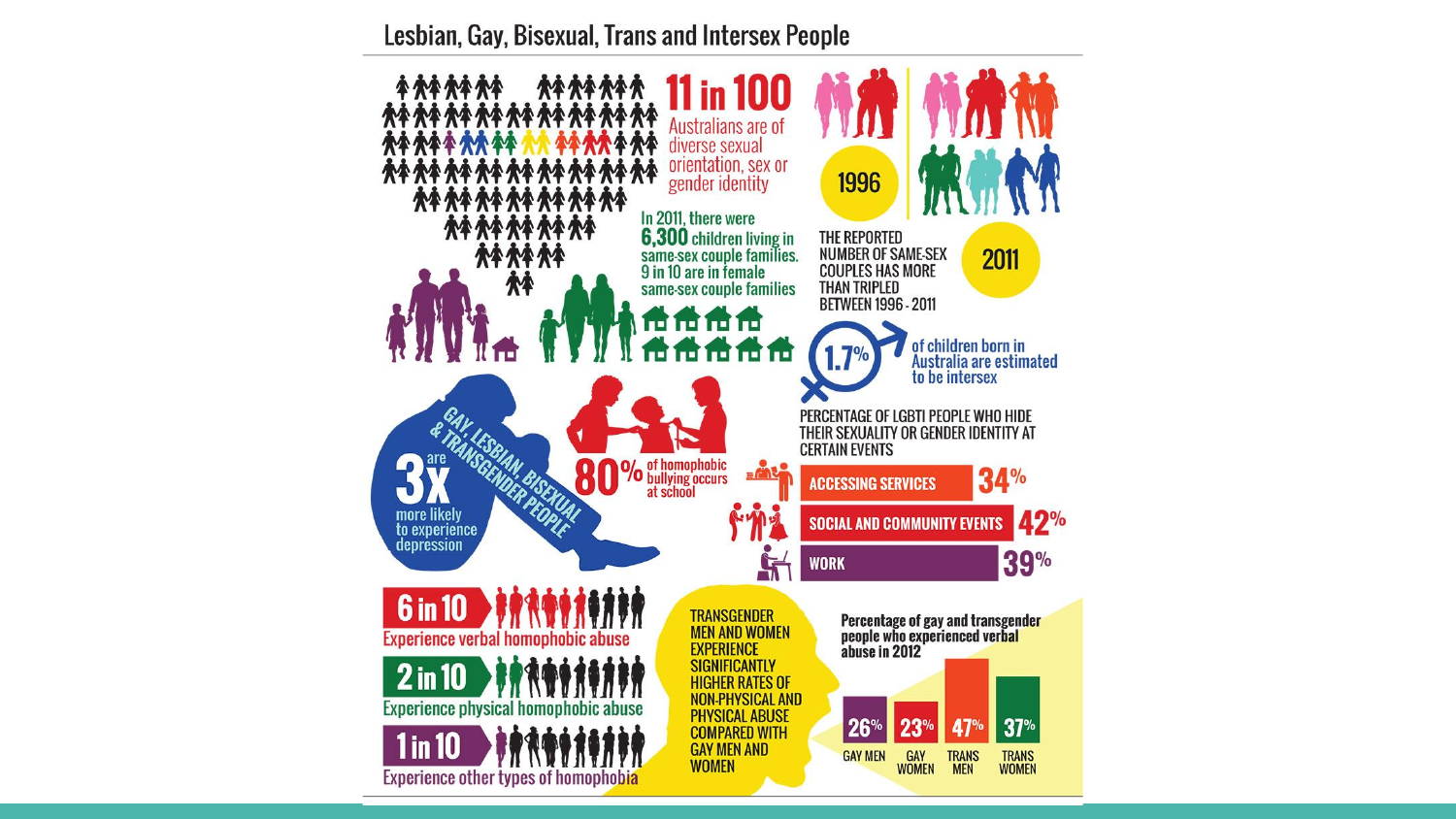#### **Collegiate Statistics**

In a clinical research done by Effrig, Bieschke, and Locke (2011), with a sample of 27,616 college students who sought counseling services at one of 66 College Counseling Mental Health (CCMH) counseling centers, studies show:

- More than twice as many participants who identified as transgender (42.6%) than participants who identified as male/female reported engaging in self-injurious behavior.
- With regard to attempted suicide, more than 3 times as many participants who identified as transgender than male/female, reported a suicide attempt.
	- A total of 27 (25.7%) transgender students reported making a suicide attempt, compared with 8.4% of students who identified as men or women in the clinical sample and 4.9% of students who identified as men or women in the nonclinical sample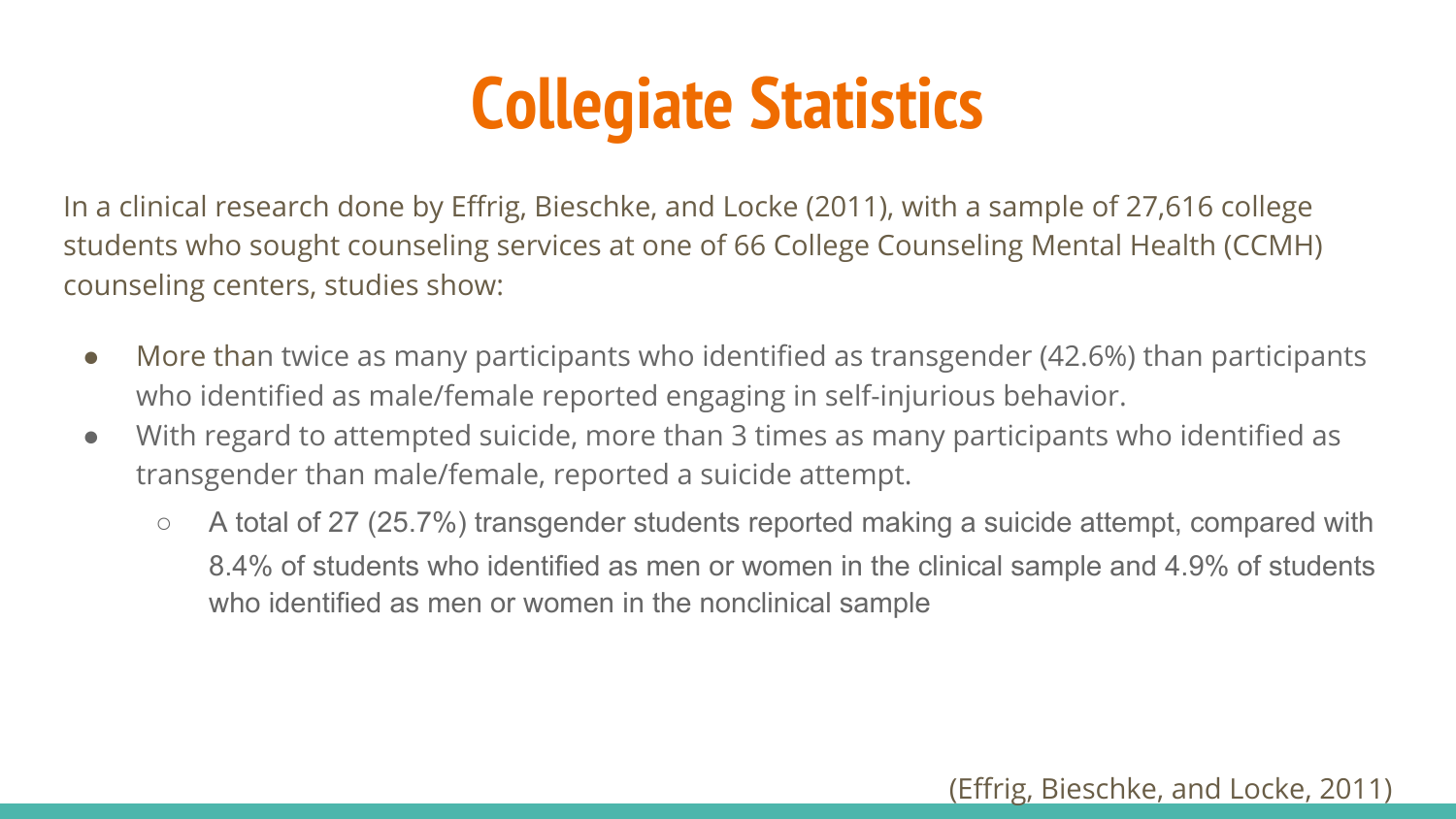### **Counseling Centers**

- Counseling Centers with clients of transgender or genderqueer students should include questions that address their unique concerns and increase their sense of safety, comfort, and respect.
- Providers signal their competence by the questions they ask and the language they use.
- The most critical time to establish report is during the intake process where the first questions on most intake forms are name and gender.
	- For trans and gender nonconforming students, these questions are complicated. They may not use their legal name and they may not identify with their assigned gender; at the time of intake they may not even have a name or gender that is comfortable for them.

#### (Donatone & Rachlin, 2013)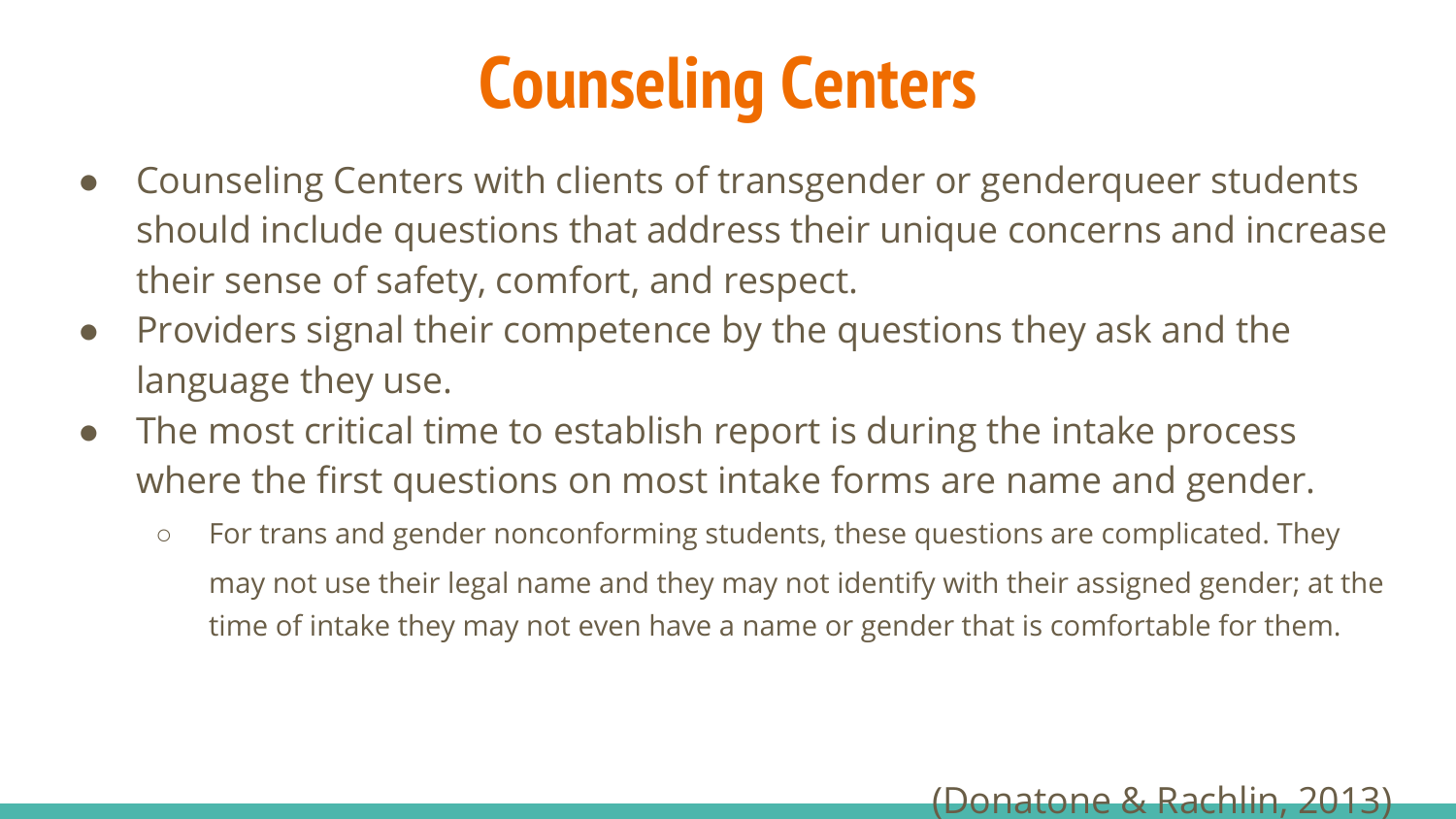# **Counseling Intake Questions**

- "Do you have a preferred name?"
- "Do you have a preferred pronoun?"
- "How do you describe your gender or gender identity?"
- "What does (genderqueer, transgender), etc. mean to you?"
- "How did you choose the name ...?"
- "Are you out to the people in your life?"
- "How did you come to your current understanding of your gender?"
- "Do you have transgender or genderqueer friends?"
- "Have you attended any conferences or support groups?"
- "Do you have a desire for gender affirming medical care such as hormones or surgery?"
- "Do you have a plan to transition?"



#### (Donatone & Rachlin, 2013)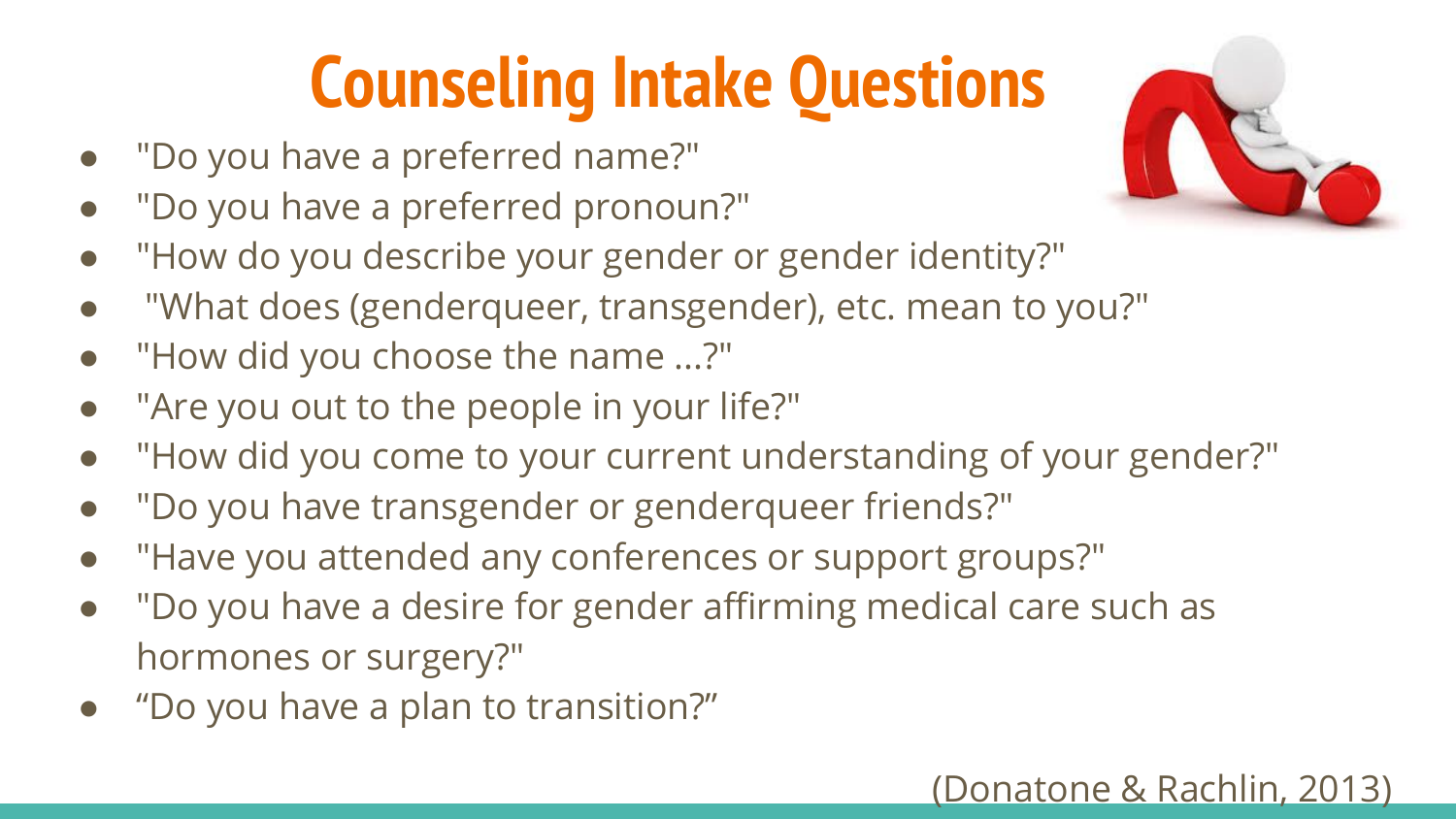#### **Required Ally Training for Student Leaders and Staff**

- The coming out process for a member of the LGBTQ community can be a painful and difficult process. For many transgendered individuals, the transition period enables them to reflect on their gender identity since their mental health, personal relationships, and physical well being are in jeopardy (Pryor, 2015).
- An ally is an "individual with the awareness, knowledge, and skills to support those experiencing discrimination, confront injustice, and advocate for social justice" (Woodford, Kolb, Durocher-Radeka, & Javier, 2014, p.317).
- Ally Training will help build a campus environment that is supportive and open towards the LGBTQ community.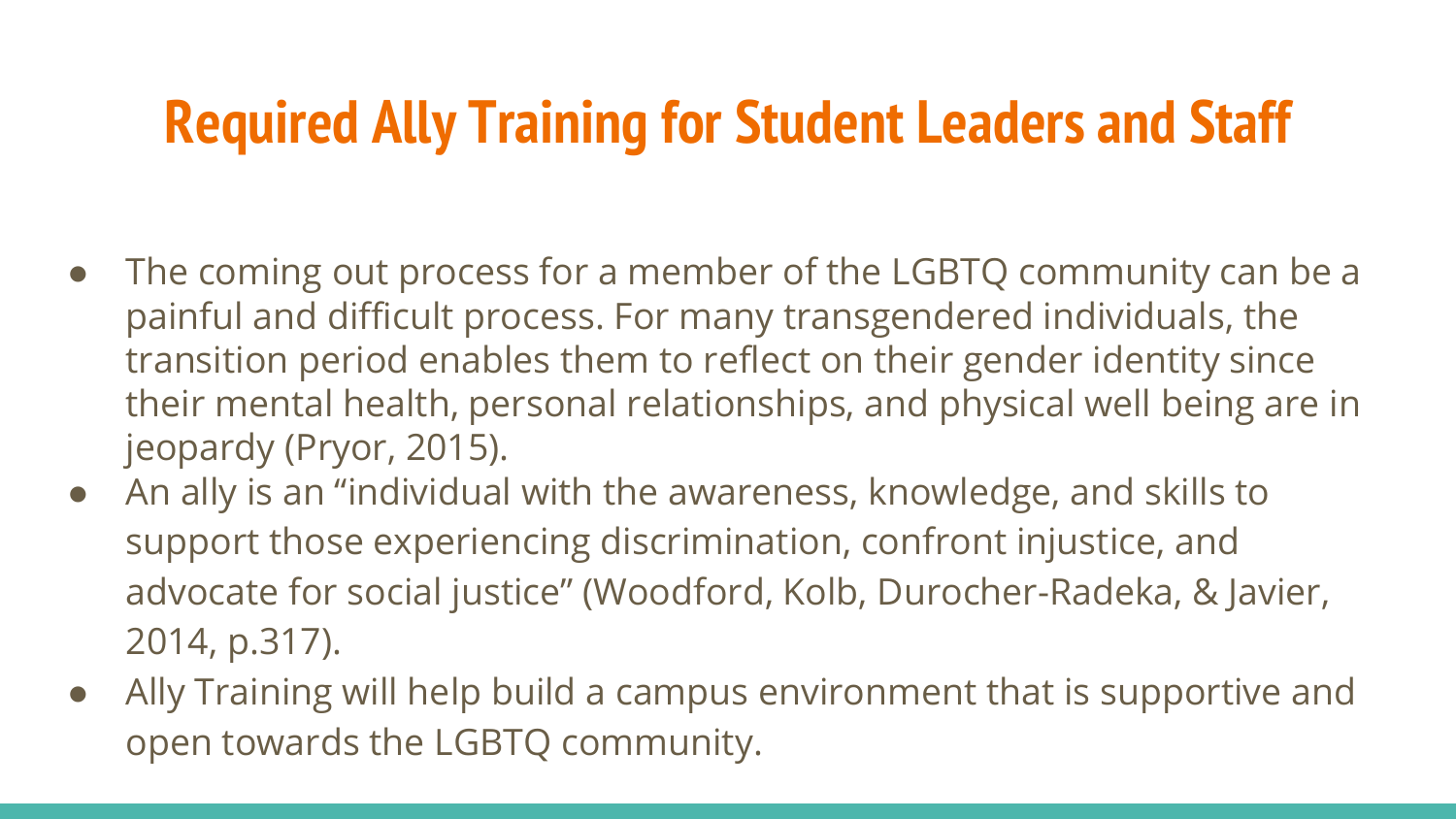### **Transgender Housing Statistics**

- In a survey done, 46.15% of transgendered students reported that a Gender-Inclusive Housing (GIH) heavily influenced school choice.
- 87.4% believe that students should have the choice to "opt-in" to a gender-inclusive living community/housing
- 80.6% believe that students should sign a community conduct and values agreement to ensure housing space stays prejudice free
- 35.9% of students believe it should be a requirement to attend a certain number of events to build friendships and increase LGBTQ Awareness

#### (Krum, Davis, Galupo, 2013)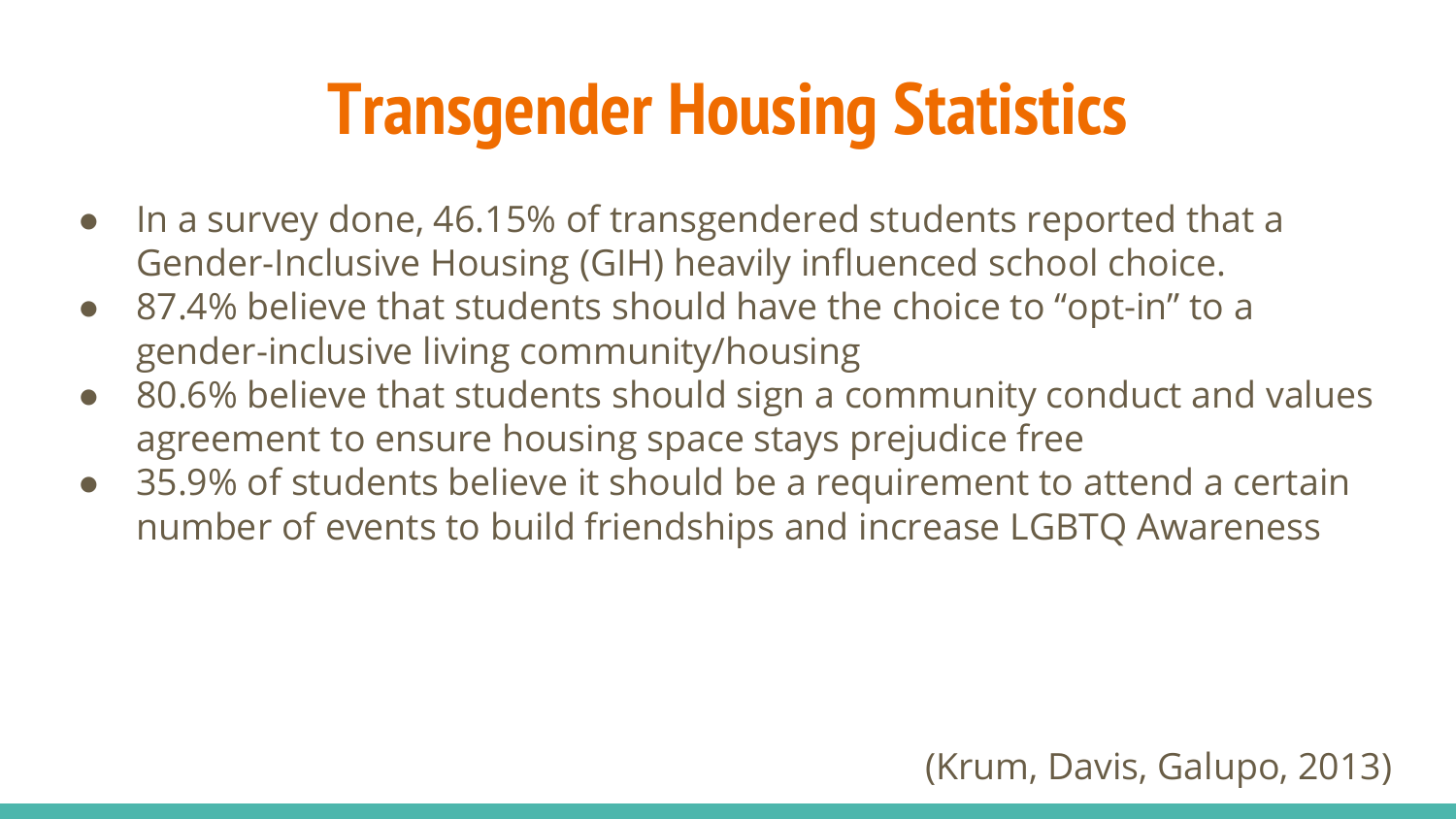#### **Gender-Inclusive Housing (GIH) Options**



- Options for single or double lockable rooms;
- common living area;
- and two different shareable restrooms which provides option for self-designated gender-specific restrooms if desired by guests

#### Suite-Style Housing

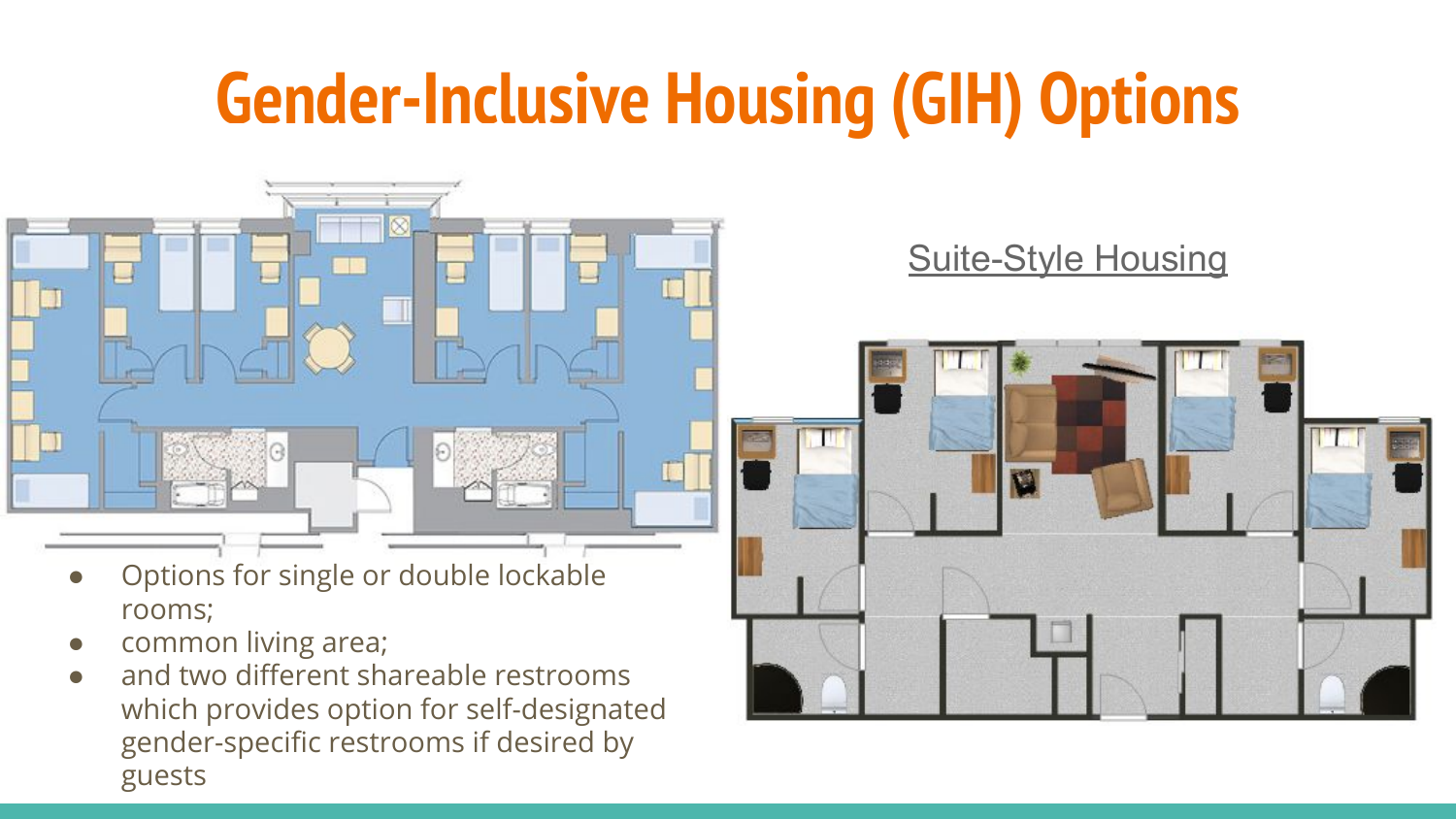# **GIH Logistics**

In researching a variety of current styles for GIH and taking into consideration survey input, suggested GIH components include:

- Locking separate rooms
- Same room/different sex pairing option availability
	- Allows students who identify as one gender but not transitioned to live with individuals of different sex but same-gendered identity
- At least 2 different shareable restrooms either within suite-style rooms or on the same floor of a residence hall
	- Note: Restrooms should provide individual stalls for both shower and toilet use
- Option for both restrooms to be gender-designated by students living in area rather than predetermined gendered restrooms

#### (Krum, Davis, Galupo, 2013)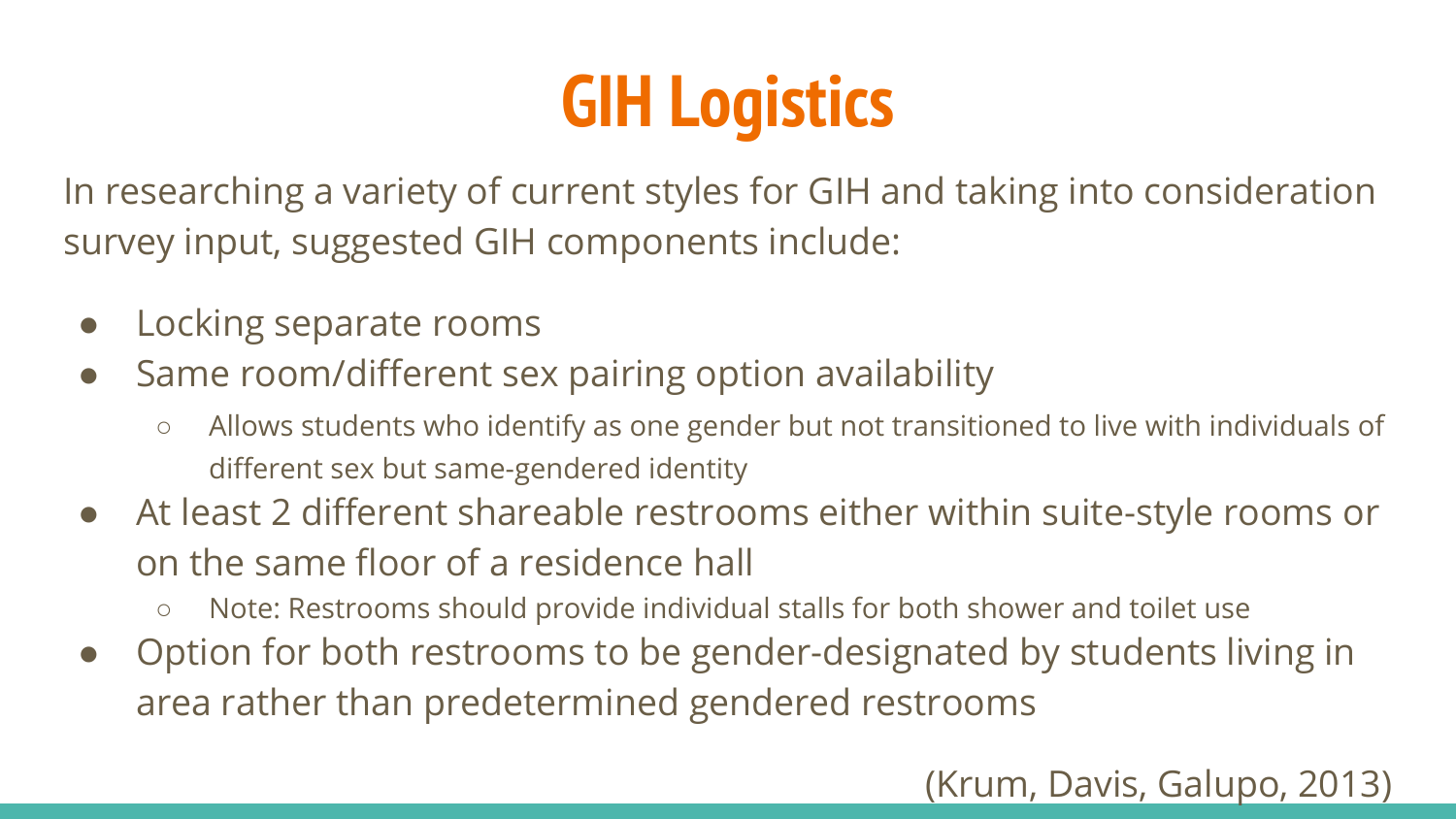# **GIH Logistics Cont.**

- Students opt-in to GIH
	- Mark opt-in on housing application, select roommates or have assigned of any legal sex/gender
	- Applicants fill out preferred sex/gender of roommates, then matched with roommates based on information provided
	- Complete "roommate compatibility evaluations" for best match
		- Process works to ensure student safety and comfort
- Priority given to students who mark the need for Gender-Inclusive Housing
- Housing contracts and Student Code of Conduct both include abiding by policies, including non-discrimination and anti-hate crime policies.

#### (Krum, Davis, Galupo, 2013)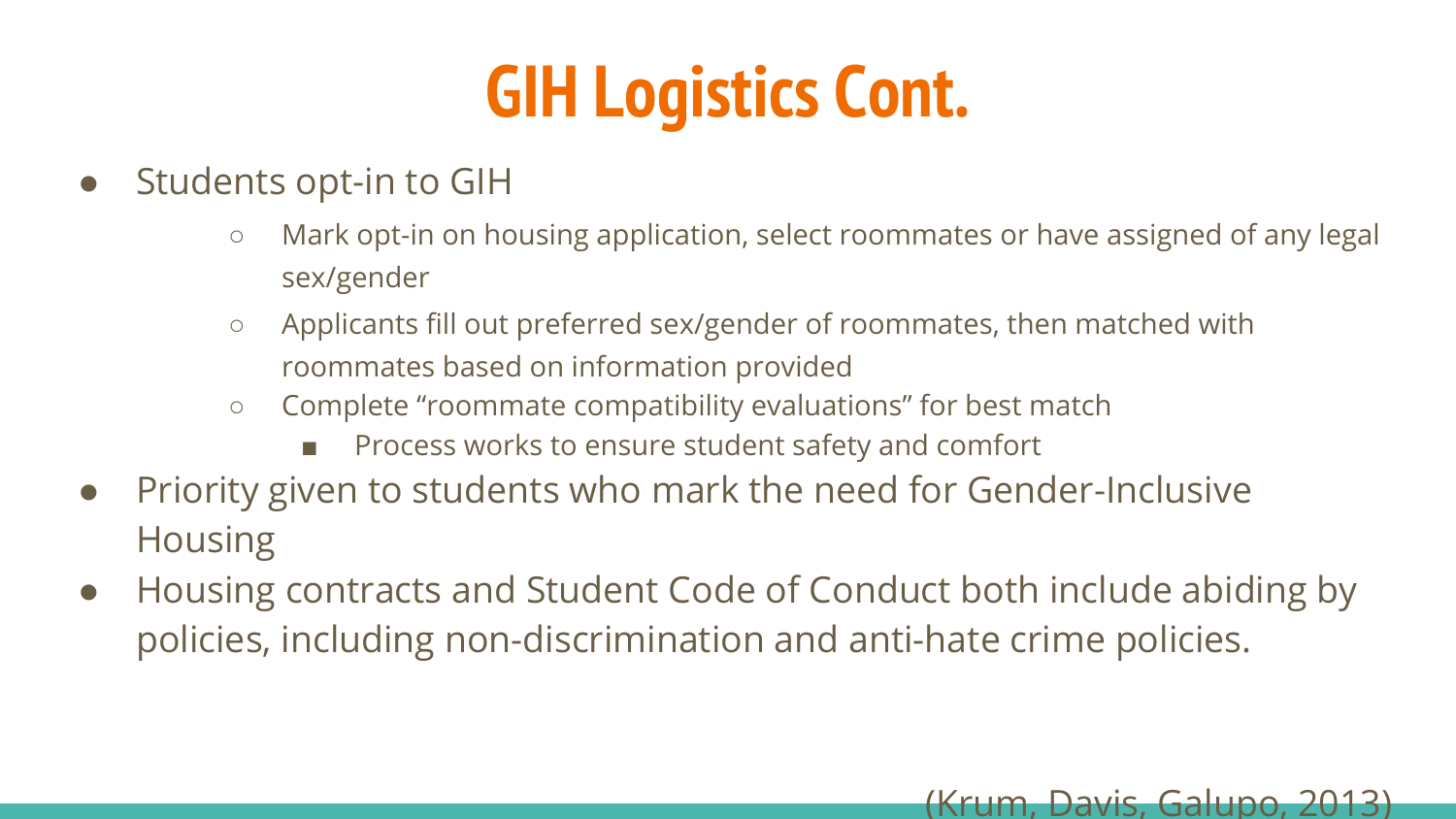# **Living Learning Community**

- The University of California Berkeley provides a residence hall called the Unity House. It addresses engages conversation about gender and sexuality issues and encourages action through academic seminars, socials, reflection activities, and building meaning relationships (University of California, Berkeley, 2012).
- According to D'Augelli's Model of Lesbian, Gay, Bisexual Identity Development (1994) the six main processes that individuals happens over time. The final and sixth process indicates that the individual finally enters into a community to work for political and social action (as cited in Brown, Bryant, Bureau, Haller, Pierre, Piquette, Pohl, Pryor, & Sands, 2012).
- Living learning community encourages growth and development of students within this particular community who identify as LGBTQ.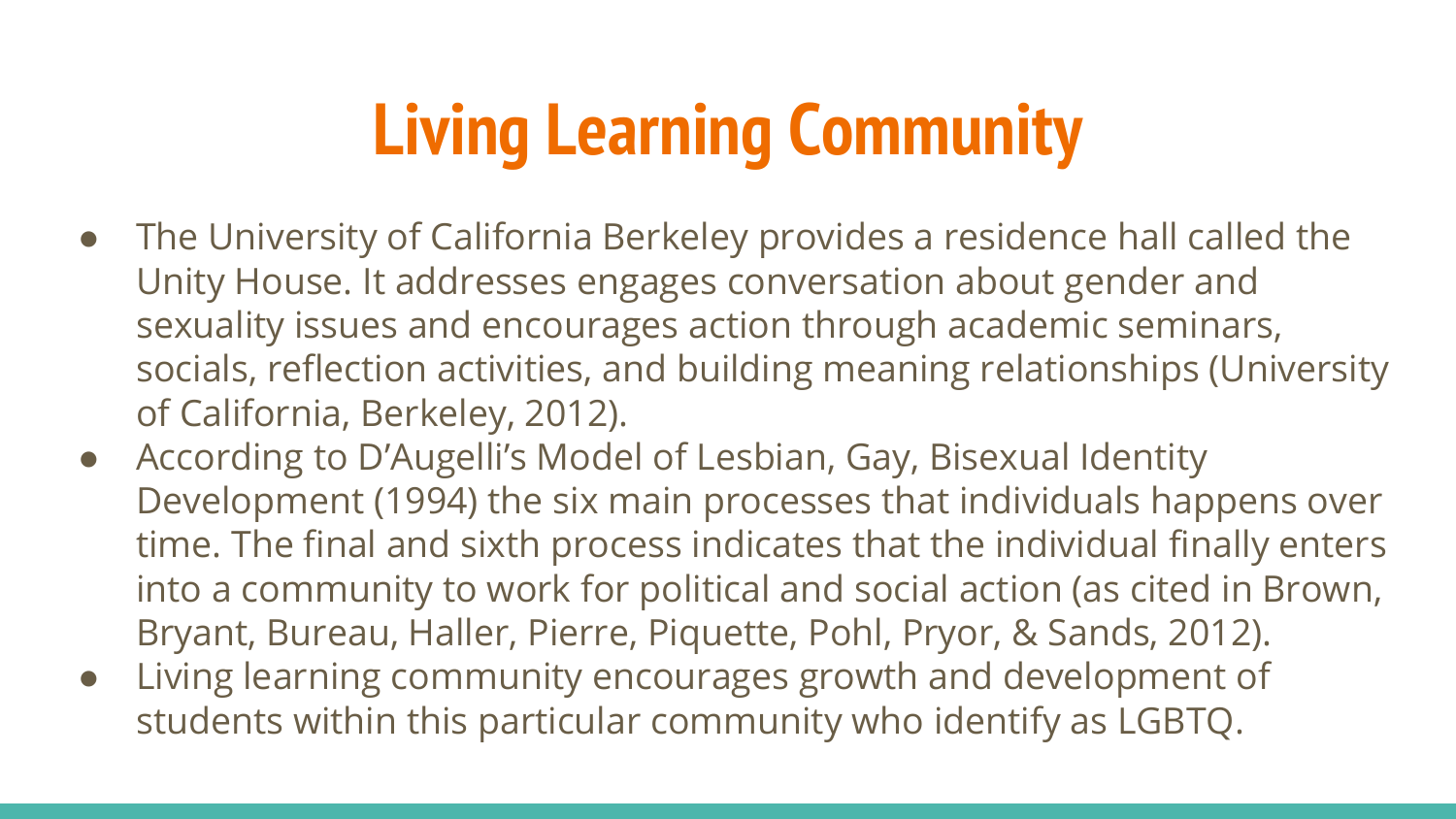#### **Facilities**



- Bathrooms and other facilities (locker rooms) where people must pick if they are either male or female should have a third option such as gender neutral. These facilities would make our students feel less threatened by an everyday activity such as using the restroom.
- Using locker rooms in recreational settings could be awkward as well if you are having to choose between male or female.
- Creating the third option lowers anxiety about choosing which facility to use and gives a third general option.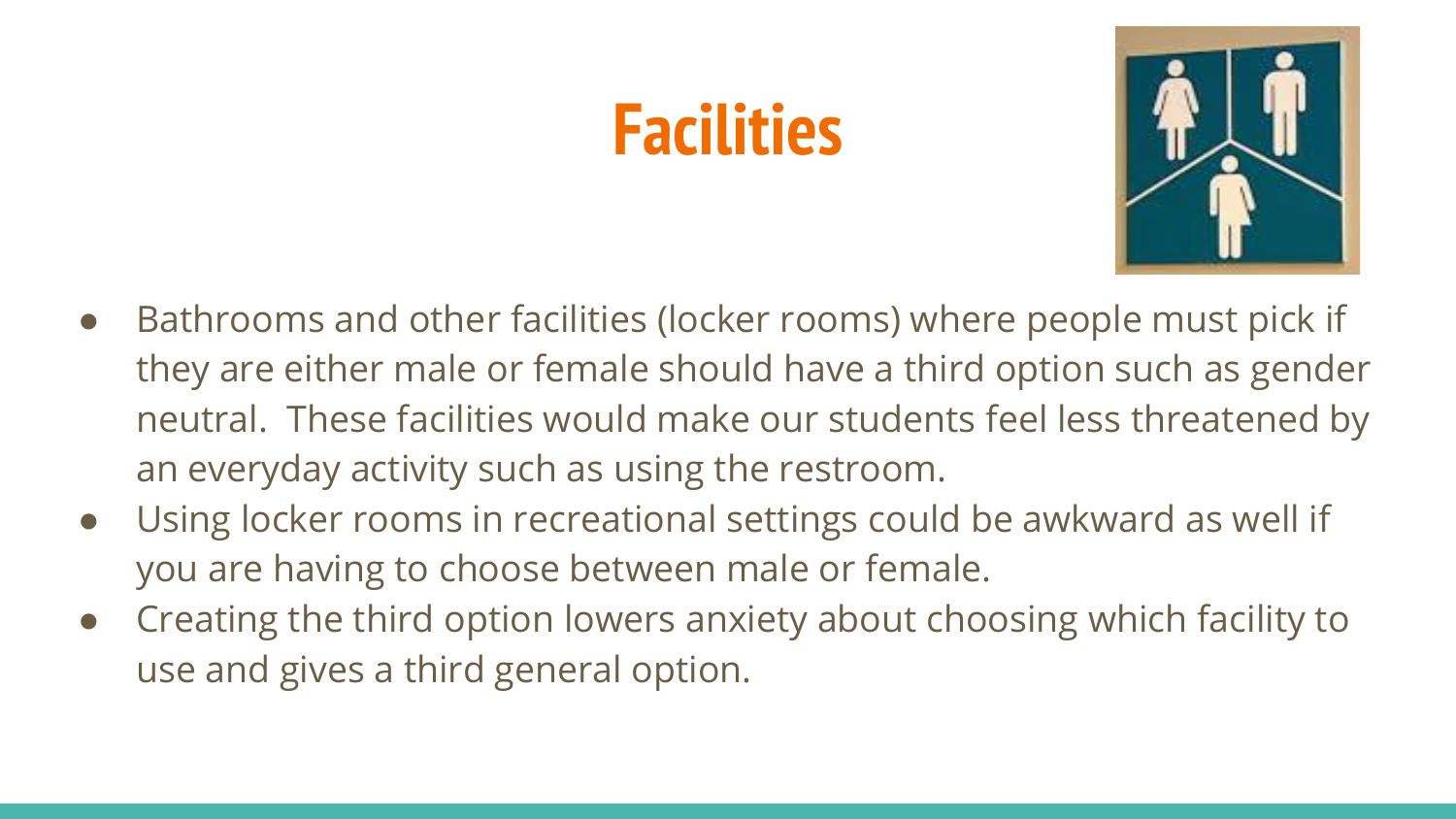#### **Safe Space on Campus/Office Space for LGBTQ Organizations**

- Providing a safe environment for LGBTQ students to host one on one meetings is important.
- The University of Akron, for example, has an office space specifically dedicated to the organization LGBTU. This office is located in the Center for Service and Leadership. This space allows the officers and students who might want to be involved privacy and a space to feel secure.
- In allowing this organization to have it's own office it shows the university is supportive and ensures safety and confidentiality to members of the organization.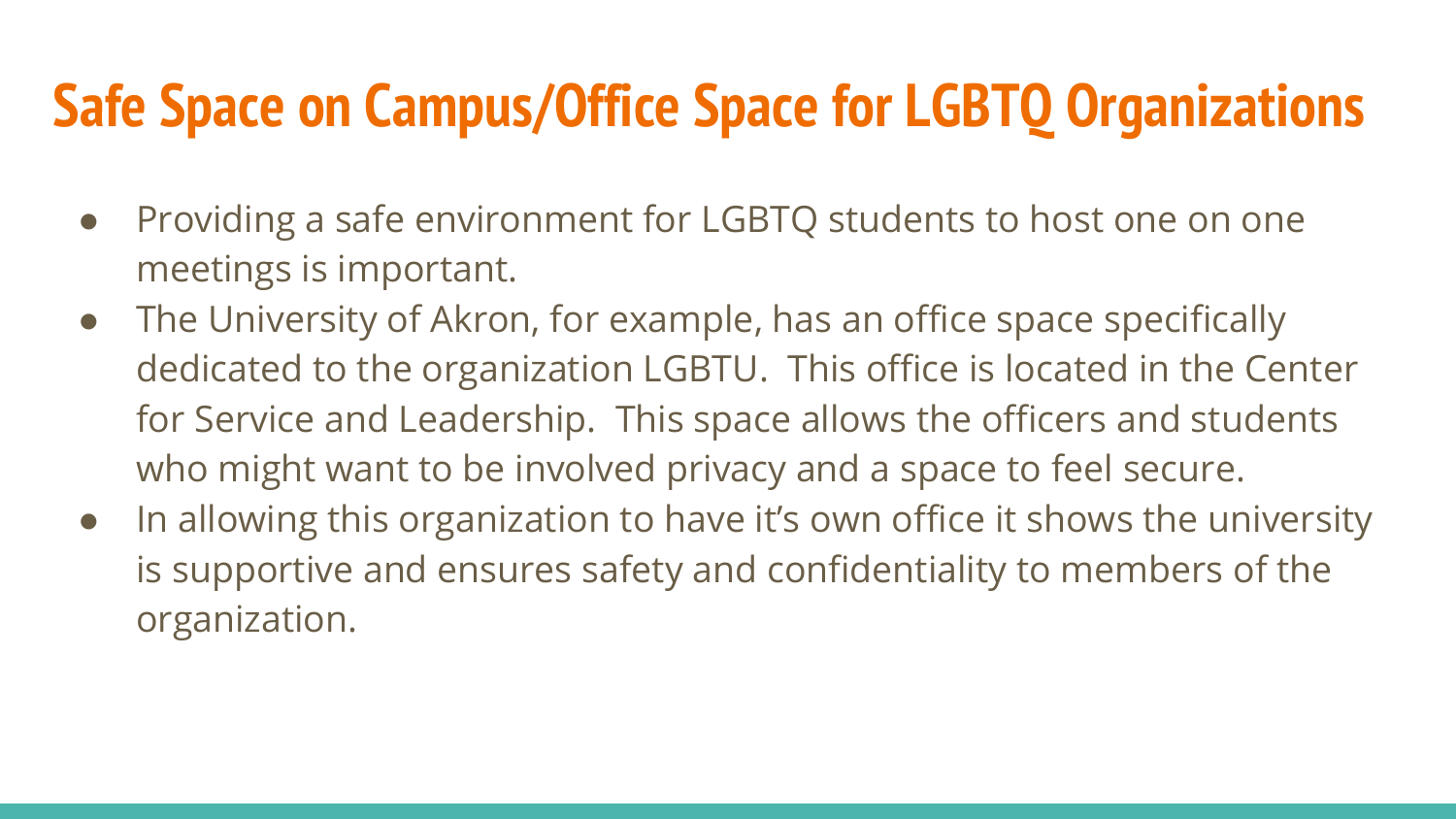#### **Zero Tolerance/Title IX**

- To be in compliance with Title IX every university receiving state funding must be operating in a non discriminatory manner
- Title IX ensures students are punished properly and the correct action is taken to ensure the safety of the student.
- Ally training should be offered frequently for students, faculty and staff. Ally training includes experiential activities and guided discussions designed to provide knowledge, skills, and attitudes that will help you be an effective Ally to a diverse community.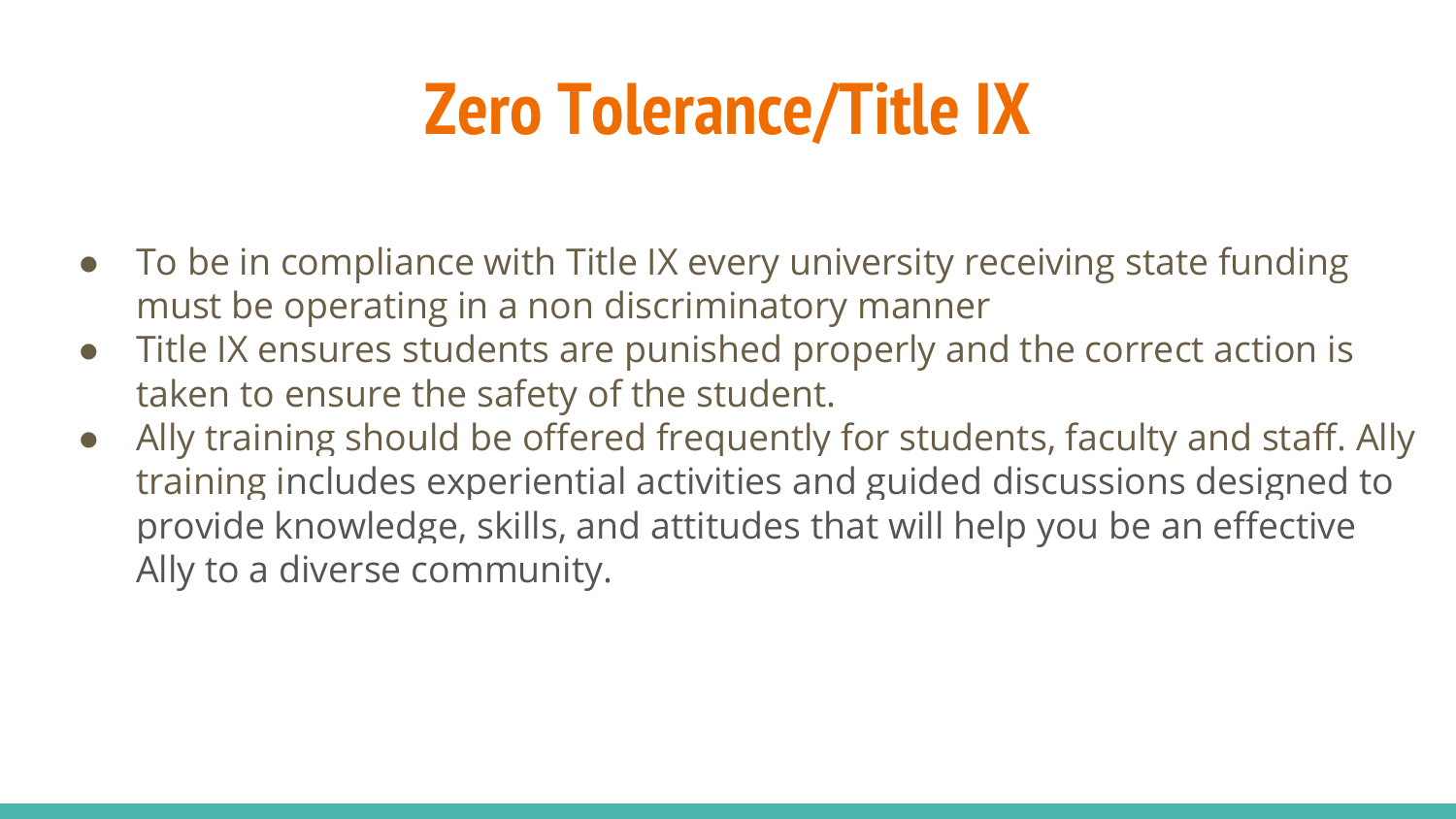

- Safety is high on the list of importance at every college and university. LGBTQ students are at a high risk of being bullied, hearing hateful language, physical and emotional harassment and the threat of physical violence.
- It is our job as administrators to create rules and regulations for students to ensure safety of everyone.
- By creating and implementing an inclusive school climate through organizations, trainings and education we can ensure safety of all students.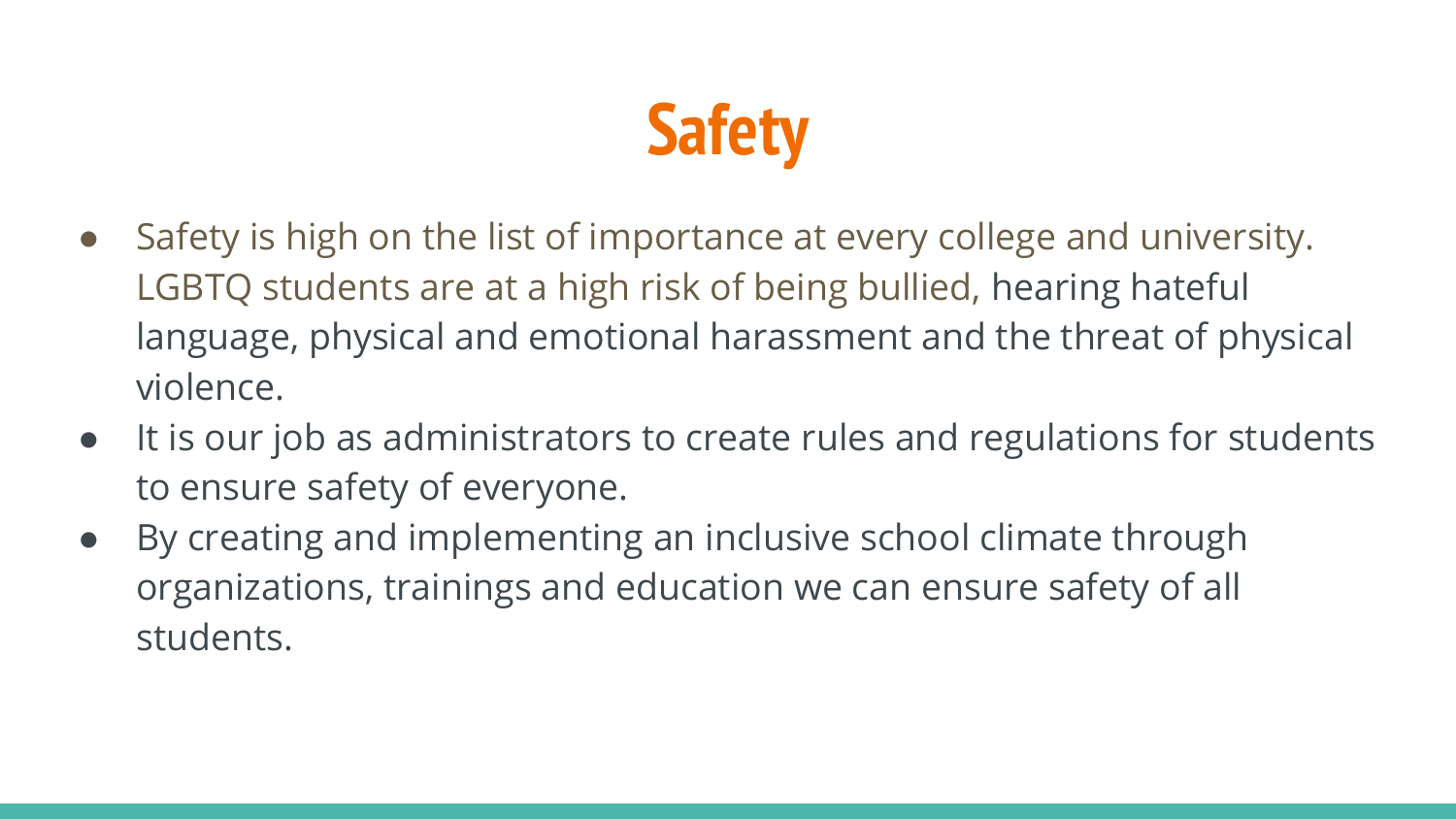#### **Retention**

- A key factor to maintain high retention rates is correlated to the degree in which students have both academic and social integration. If a student feels disconnected from peers, professors and administrators, they may discontinue their education at an institution (Tinto, 2000).
- When an administrator is dedicated to serve the needs of students it will in turn, compel students to persist within higher education (Tinto, 2000).
- Therefore, purposeful engagement and consistency will help institutions expand their resources. Having administrators and professors understand the needs of the LGBTQ students will help move forward with policies that are reasonable (Ladson-Billings, 1995).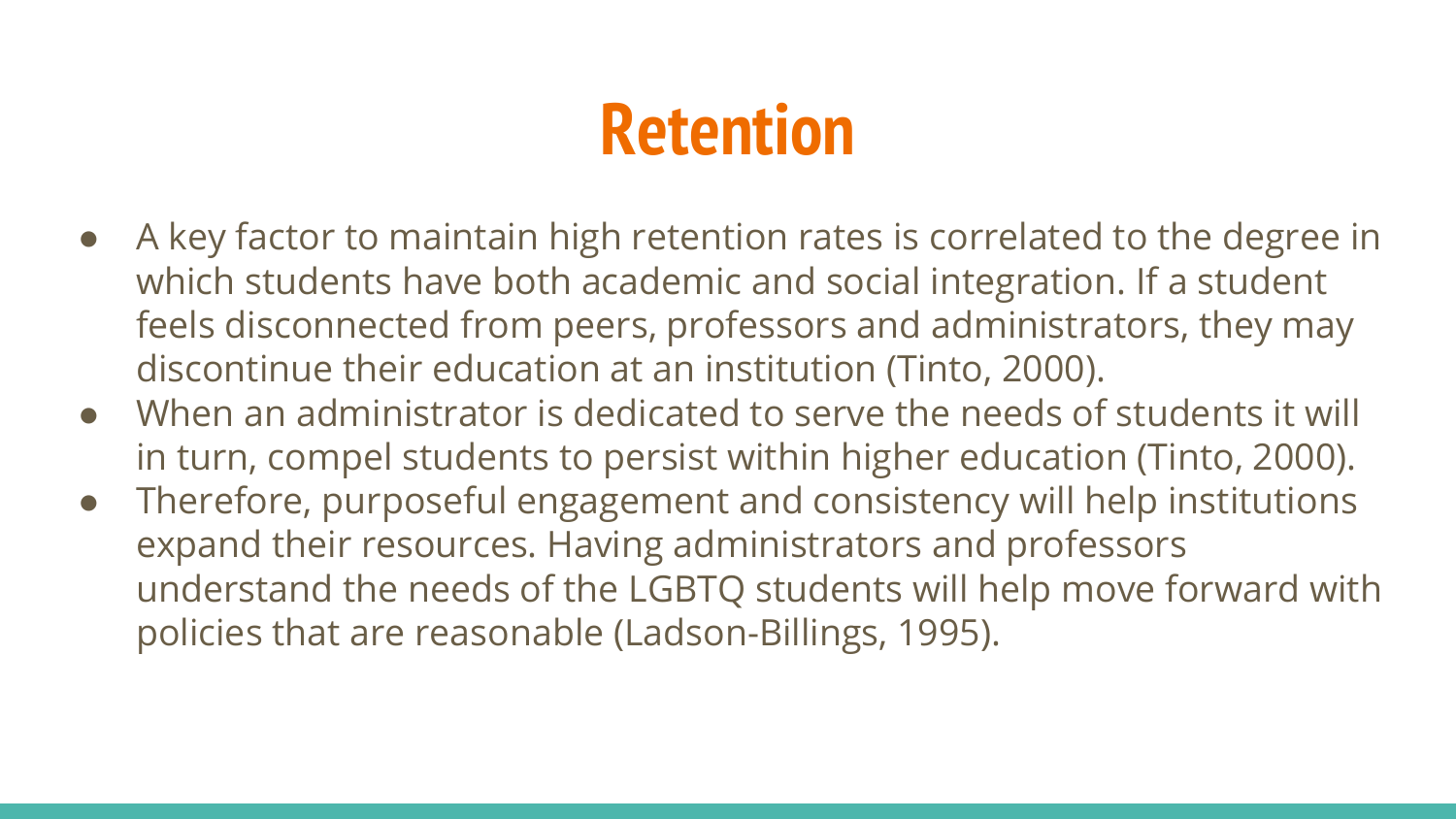# **Coming Out Star Activity**

#### To access directions for our interactive activity, please click the following link: [Coming Out Star Activity](https://lgbtteachingaids.files.wordpress.com/2012/03/coming-out-stars-activity.pdf)